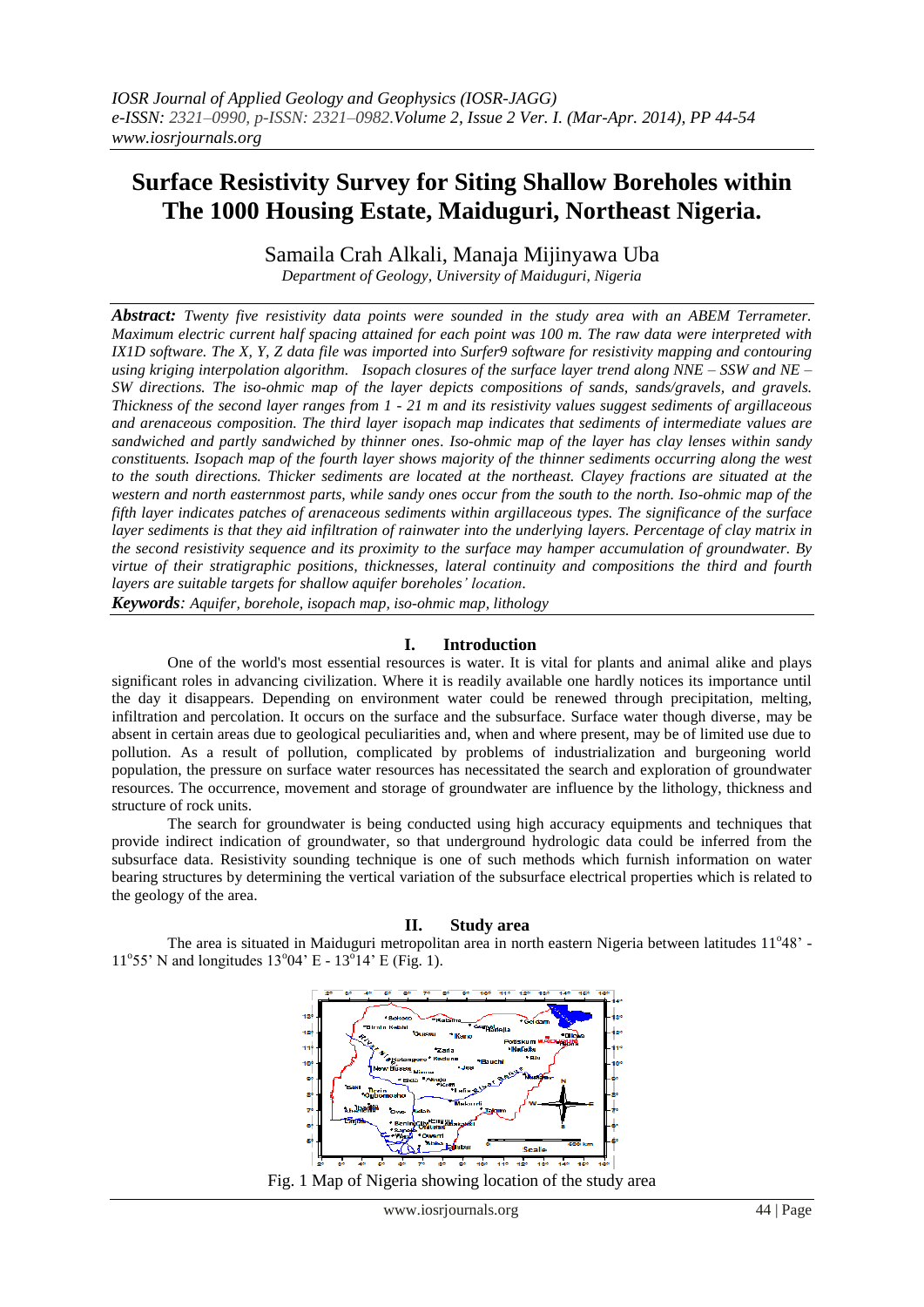Maiduguri area lies in a semi arid zone of long dry season from October to April and short rainy season that lasts from May to September. Rainfall is generally low, averaging 405 mm. The temperature ranges from  $24^{\circ}$  -  $40^{\circ}$ C and more during the months of April to June. The temperature may drop below  $27^{\circ}$ C on cloudless nights. Dry dusty harmattan blows off the desert during the months of December to February. Evaporation is about 1600 mm. Maximum precipitation is from 650 - 700 mm. Effective precipitation is appreciably preceded by high rate of evaporation.

The area is characterized by Sahel Savannah vegetation which consists of short grasses and shrubs. The trees are few and scattered; the grasses often dry up and the trees shed off their leaves during dry seasons. The estate area is relatively flat and is situated on the Chad Basin sediments. The soil is brownish in colour and consists of clay, sand and gravels. In recent time the area has not experience any major geologic event.

The present work is aimed at determining optimal drilling sites for shallow (upper) aquifer boreholes using the vertical resistivity sounding (VES) technique. It is conceived that the maximum current electric separation of 100 m adopted during the survey should be adequate to achieve the desired depths of the boreholes.

## **III. Geology of the study area**

The area is underlain by sediments of the Chad Formation (Fig. 2). The Chad Formation overlies the Kerri Kerri Formation of Tertiary period and it is overlain by recent alluvial deposits [1]. These sediments were deposited during the end of the Cretaceous period and the beginning of the Tertiary period. The formation covers an area of about 23,000 km<sup>2</sup> in parts of Bauchi, Borno, Jigawa, Kano and Yobe States in Nigeria.

The sediments which were deposited by turbulent current are poorly sorted. They vary in grain size and colour; finer grains exhibiting fluviatile depositional patterns were deposited at low velocity.



Deposition of the Chad Formation occurred after the regression of the sea southwards at the end of Cretaceous time [2]. Wells and boreholes in Maiduguri revealed three distinct zones of sandy sediments separated by clay deposits. Logs from boreholes' sediments vary both laterally and vertically. The sandy sediments were laid as Lake Margin deposits or as alluvial fans and deltas.

## **IV. Hydrogeology of the Chad Formation**

In the Chad Formation groundwater occurs mainly within three aquifer zones. The lower aquifer is encountered at depth of 420 – 650 m. Not much is known about the recharge to this aquifer but it is assumed to be far from the study area. The middle aquifer is a widely spread and best developed confined aquifer in the Nigerian sector of the Chad Basin. It has a surface area in excess of 50,000 km<sup>2</sup>. Its depth ranges from 200 - 350 m. It consists essentially of sands and gravels with silts and clays intercalations. Recharge to the aquifer occurs horizontally around the ridge of rocky areas fringing the Chad Basin and by vertical percolation from the Bama Ridge area. The upper aquifer consists of three zones around Maiduguri area. These zones are referred to as A, B, and C and are encountered from  $10 - 40$  m,  $40 - 70$  m and  $78 - 99$  m respectively below the ground surface. Recharge to this aquifer system occurs through vertical infiltration of rain water and seepage along rivers and streams.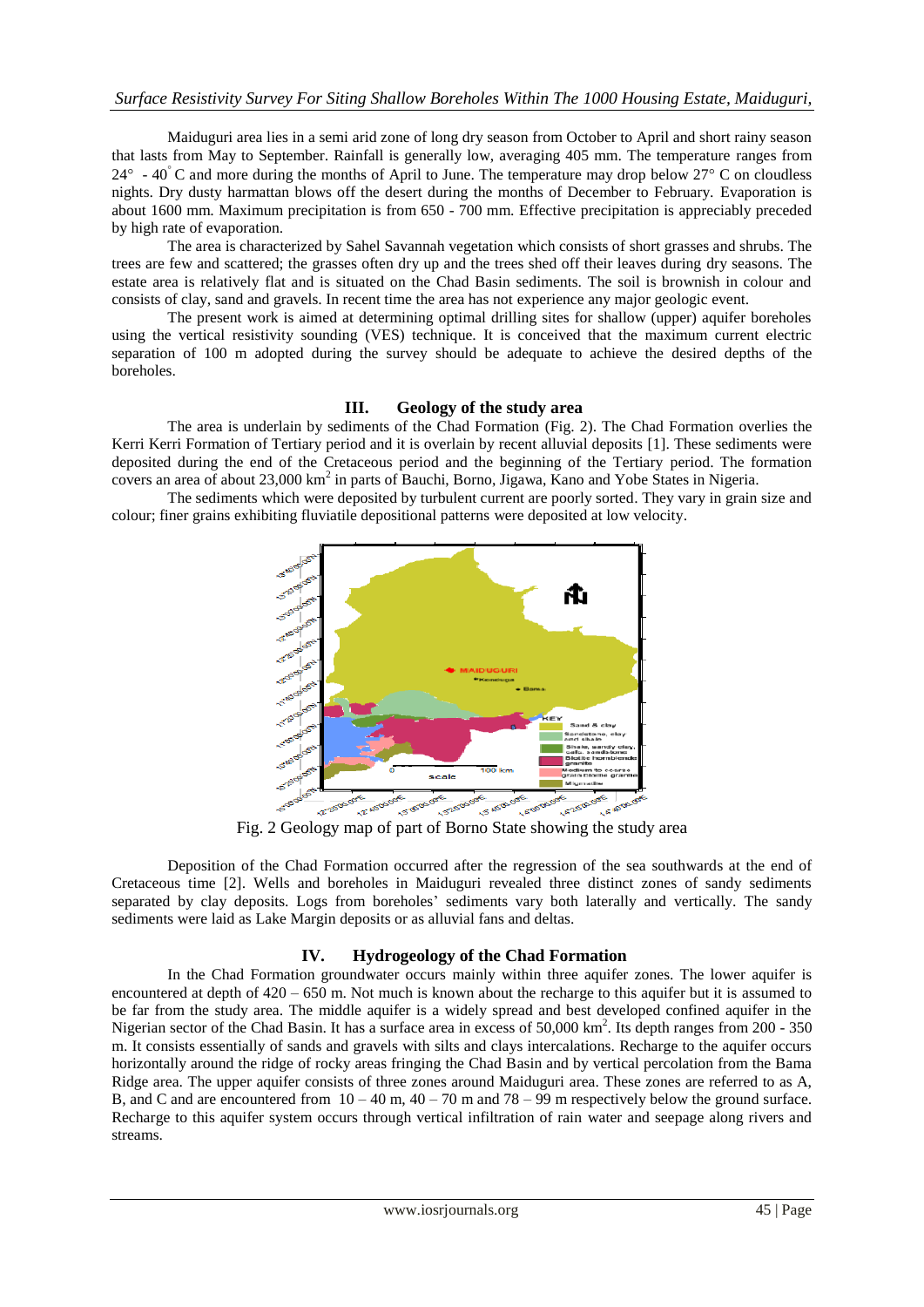## **V. Methodology**

Resistivity raw data were acquired with an ABEM Terrameter SAS 300 C. A direct current I<sub>AB</sub> was transmitted into the ground through two electrodes  $(A, B)$ , while the difference of potential  $V_{MN}$  produced by the circulation of current into the geological layers was measured with two other electrodes (M, N). The current and the potential measurements were then used to calculate the apparent resistivity of the subsurface materials. The ground was assumed to compose of horizontal layers [3] and [4]. The transmitting A and B electrodes were successively moved away from each other at each new reading to increase the depth of investigation. As the time necessary to move from one position to the next one becomes longer and longer for deep investigations, a significant time was spent to stack the signal so as to improve the quality of the reading.

For linear symmetry array of the electrodes (AMNB), the apparent resistivity  $(\rho_a)$  was calculated using [5] formula:

$$
\rho_a = \pi \frac{\text{AMAN}}{\text{MN}} \frac{\text{V}}{\text{I}} \tag{1}
$$

where,

V is the measured potential difference and I is the current.

At every stations, the maximum electric current half spacing (AB/2) attained was 100 m. Location of a particular VES point was predetermined by the space available to achieve the desire maximum separation. The numbers of stations sited were 25 (Fig. 3) which is considered adequate for detailed investigation of the area. The apparent resistivity data were plotted against electrode spacing on log-log scales. These produced smooth segmented curves.



A computer software [6] developed by Interpex Limited was used to properly interpret the field curves. The software allows for forward and inverse modeling of resistivity data. While entering the field data, the AB/2 values were entered first and the apparent resistivity values next. The AB/2 values were entered in ascending order; one segment following another. Each segment is a set of AB/2 values used with constant MN/2 values, which are constant for each segment. When the interpretation was completed, plots of the calculated layers thickness and resistivity values, error closure statistics and geoelectrical parameters and geoelectrical sections were displayed.

The X, Y, Z irregularly spaced data file was imported into [7] software for resistivity mapping and contouring using simple kriging interpolation algorithm.

## **VI. Description of the resistivity maps**

#### **6.1 Surface layer resistivity maps**

Thickness of the surface layer shown in Fig. 4a varies between 1.9 and 4.8 m. Thinner sediments are located at the west and part of the northeast along VES points 3 and 6 and trends more or less along the NNE – SSW direction. Sediments of intermediate thickness occupy three quarter of the area. These sediments partly enclosed those of higher values from the north to the centre and sandwiched those with lower values at the northeast. Thicker sediments are observed at the northern to the central parts and trend along the NE – SW direction. Iso-ohmic map of the surface resistivity layer in Fig. 4b shows the superficial sediments to consisting of sand, sand/gravel, and gravel. Sand occurs at the northeast, west, centre and southwest. Sand/gravel occupies more than ninety five percent of the area. Gravel constituents are located at the central region around the VES point 25.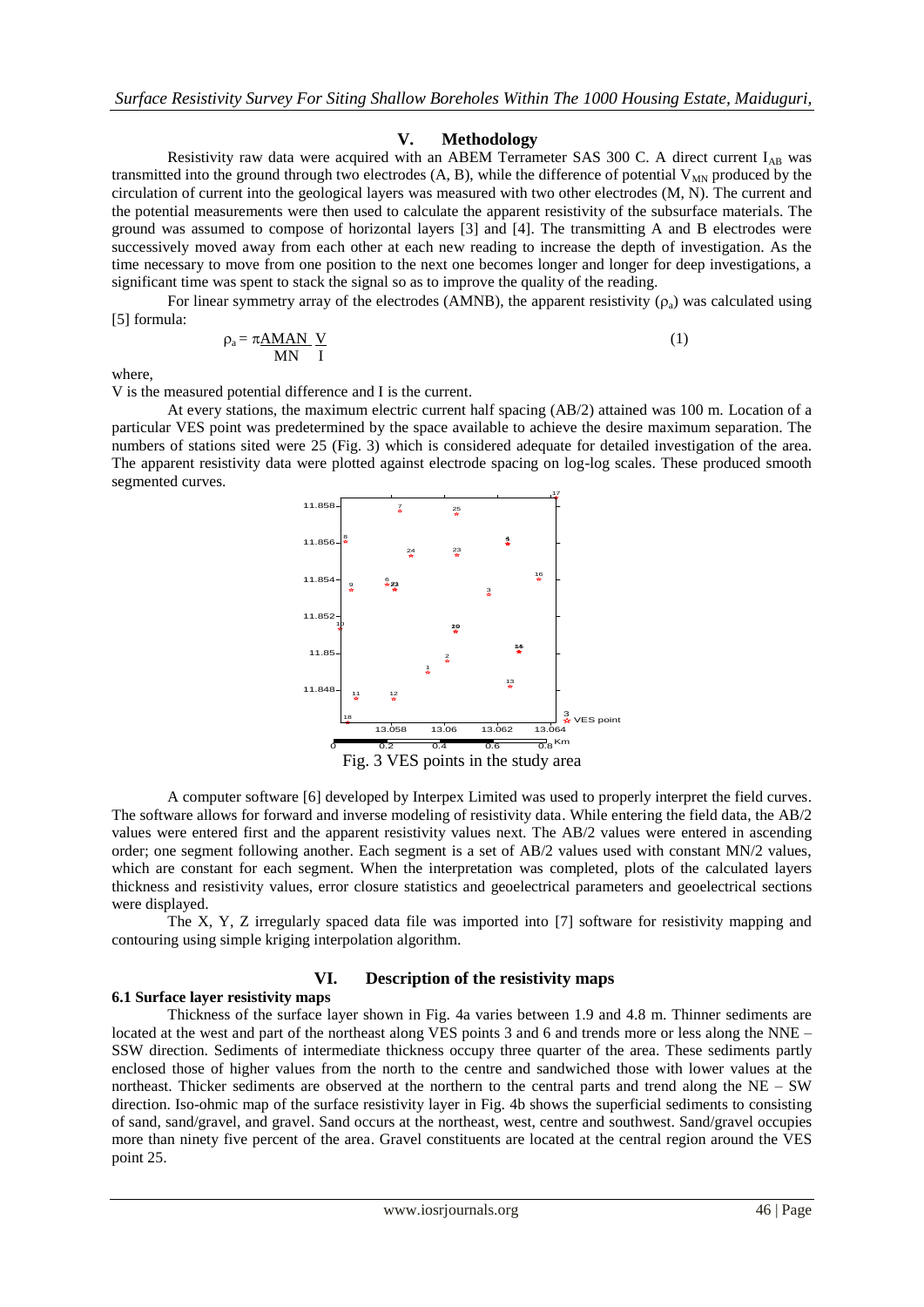

(4a) Isopach map of the surface resistivity layer



Fig. 4 Surface layer resistivity maps

## **6.2 Second layer resistivity maps**

Thickness of the second resistivity layer is shown in Fig. 5a. The thickness of the unit ranges from 1 – 21 m. Sediments lower than 5 m thick occur in isolation at the northwest, northeast and southeast. These closures are separated by the sediments that exceed 5 m thick. Iso-ohmic map in Fig. 5b gives range of resistivity values from approximately 0 - 1000 ohm-m, which depict that the layer consists of argillaceous and arenaceous materials. Lower resistivity values that constitute clayey materials occupy the southwest and smaller portions of the central and extreme northeastern regions. Sand/gravel materials occur in patches within sandy fractions at the northeast. The same sediments partly engulfed gravels along the NW – SE direction at the northwest and partly sandwiched gravelly constituents at the east to the southeast. Gravels are bounded to a small portion of the northwest and a greater part of the southeast.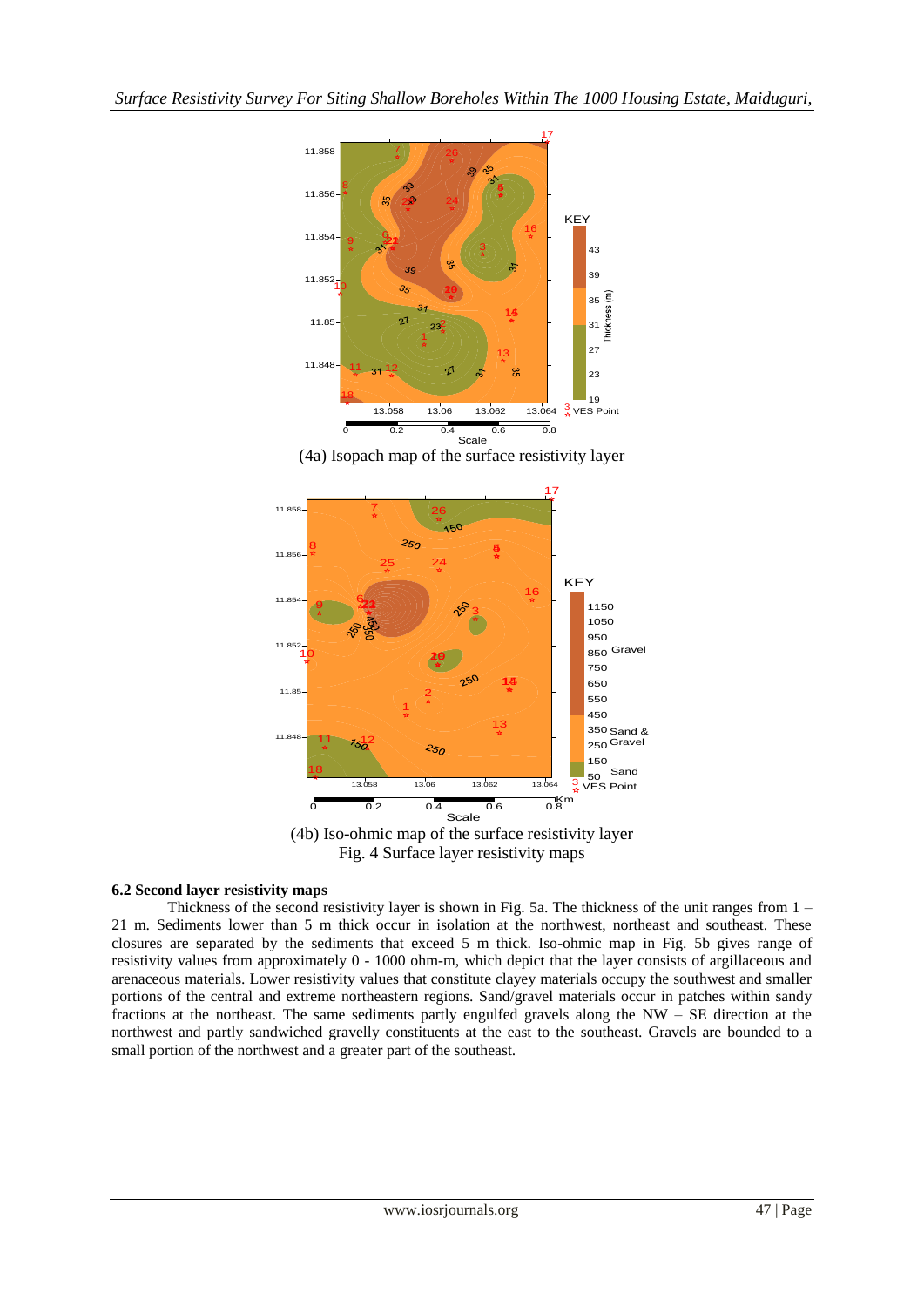



## **6.3 Third layer resistivity maps**

Fig. 6a is an isopach map of the third resistivity layer. The thickness ranges from  $10 - 43$  m. Sediments thickness of  $10 - 22$  m occupy about ninety percent of the area. Such sediments enclosed other sediments with lesser thicknesses at the northeast and southwest. Sediments of intermediate thickness (22 - 30 m) are sandwiched by thinner ones at the northeast and are partly sandwiched by the same sediments at the southwest. Sediments with thickness of 30 m and above are limited only to the north central part and are engulfed by thinner and intermediate thickness sediments. Within this layer clay fractions occur in patches in the northwest, west and east around VES point 4. Iso-ohmic map of the layer shows its resistivity values ranging from  $40 - 400$ m (Fig. 6b). Clay, sand, sand/gravel and gravel materials make up the unit. Clay occurs in smaller patches within sandy sequence. Sands cover more than ninety five percent of the area. Gravel materials are negligibly present as only a small pocket is observed at the south central area.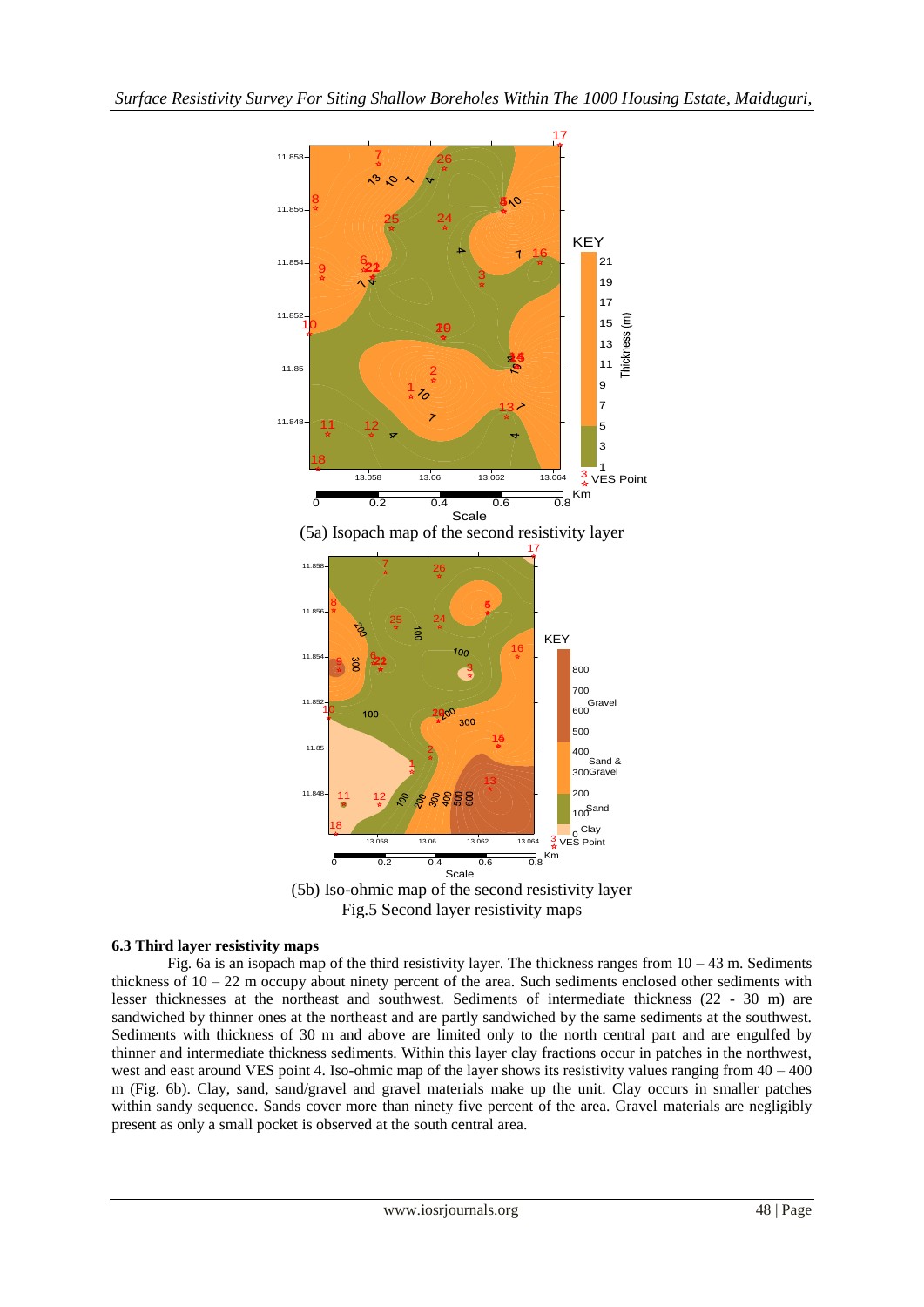

Fig. 6 Third layer resistivity maps

## **6.4 Fourth layer resistivity maps**

Fig. 7a shows the isopach map of the fourth resistivity layer. The layer is generally thick, ranging from 12 – 35 m. Majority of thinner sediments is found along the west towards the south. Towards the north of the thinner sediments are those of intermediate values that range from 1 – 30 m. Thicker sediments are located at the northeast and occupy a small area. Iso-resistivity map of the horizon is given in Fig. 7b. The layer consists of clayey, sandy and sandy/gravelly constituents. Clay materials are located at the western and extreme northeastern parts. Sands occur along the south towards the north. At the northernmost part of the map, the sands partly sandwiched sands/gravels in the sequence. The sands/gravels are located at the north and southeast edges.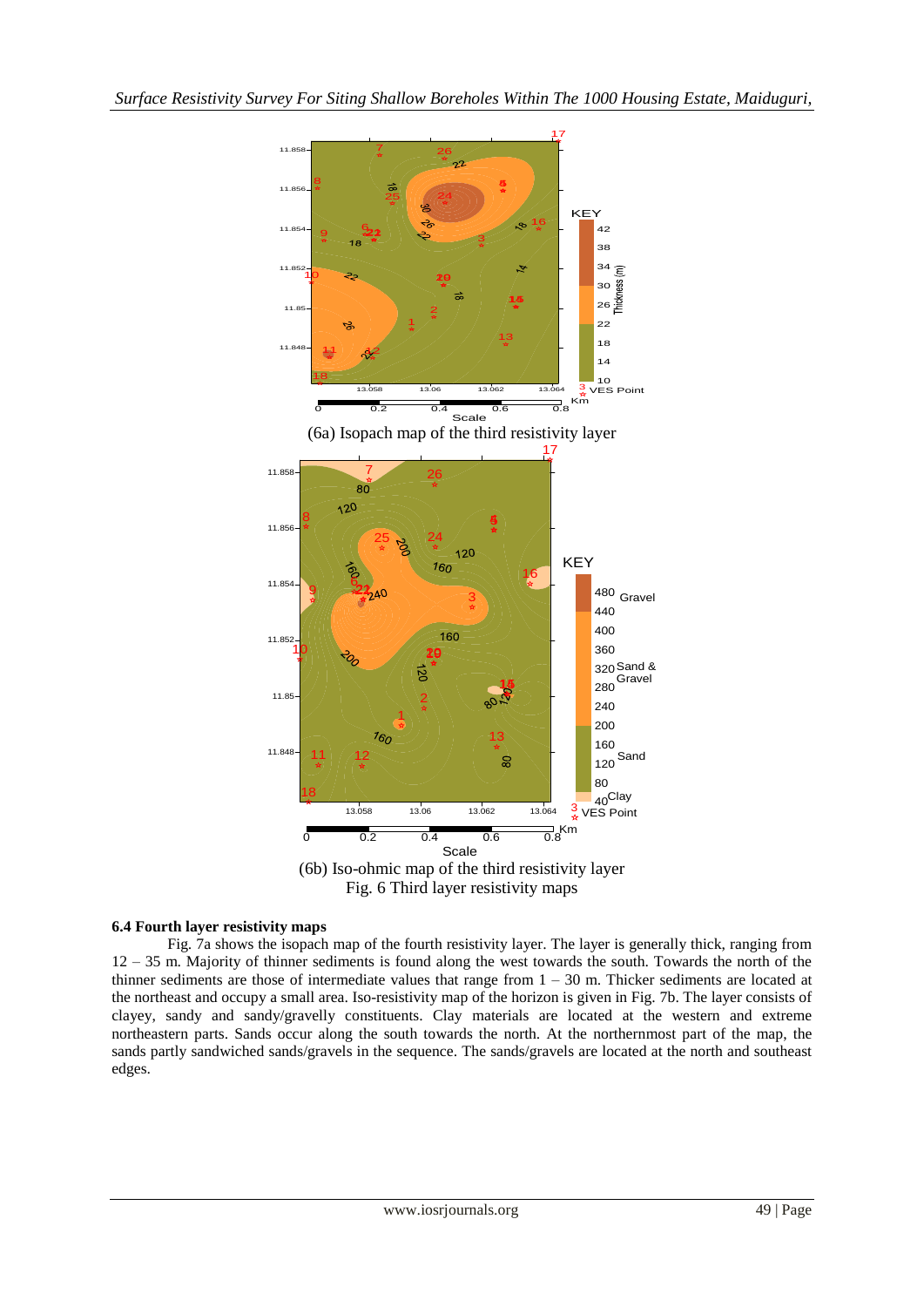

#### **6.5 Fifth layer resistivity map**

Iso-ohmic map of the fifth resistivity layer given in Fig. 8 may not give a clear situation of the subsurface sediments as only few VES points penetrated into it. The unit is characterized by argillaceous and arenaceous sediments. Argillaceous sediments are predominant in the stratigraphy. Their resistivity values range from 10 – 40 ohm-m. Arenaceous sediments occur in patches within argillaceous ones in the east and northwest. The resistivity values of the arenaceous deposit vary from  $40 - 52$  ohm-m.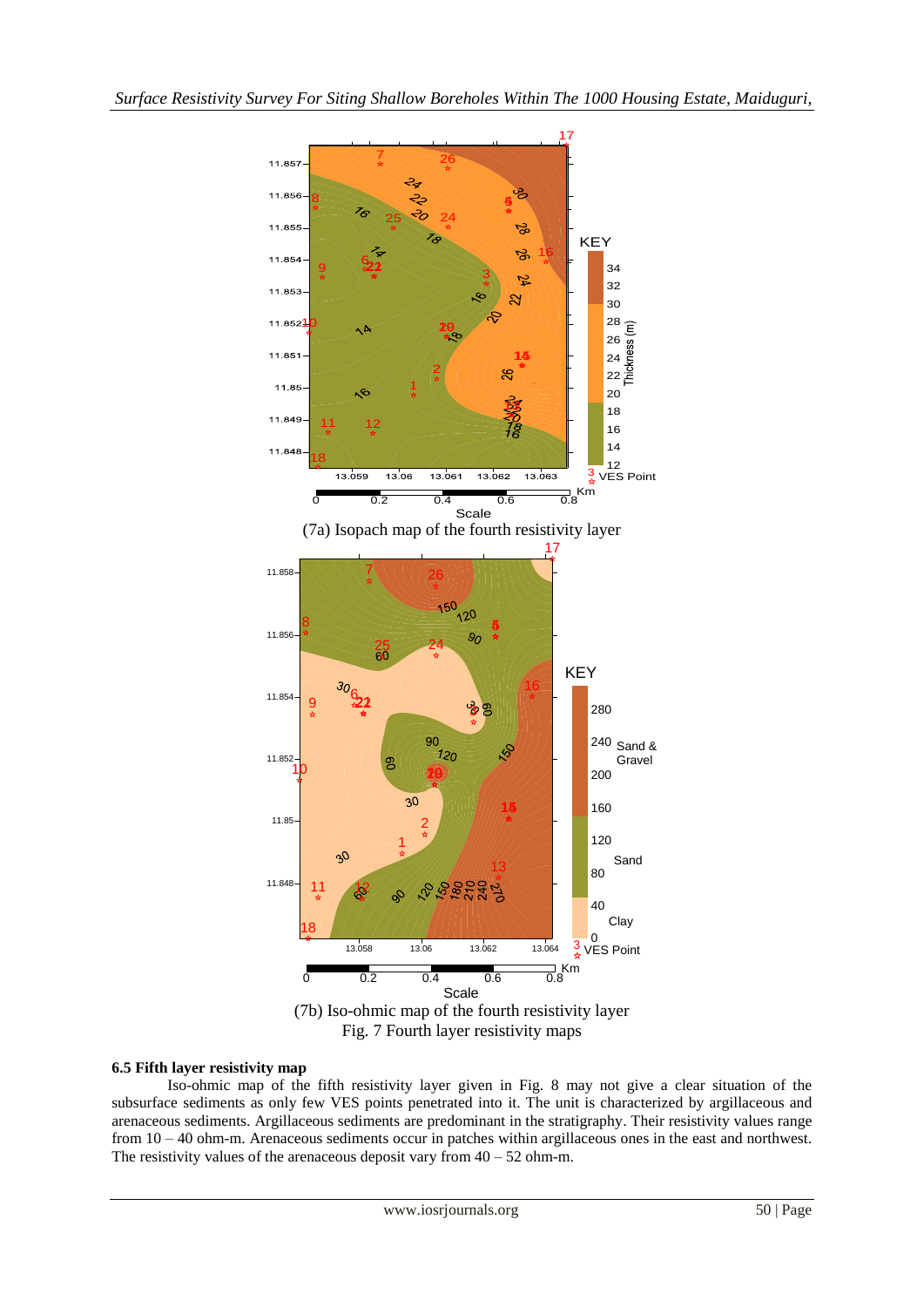

Fig. 8 Fifth layer resistivity map

## **VII. Resistivity profiles**

Three resistivity profiles were drawn along AA', BB' and CC" (Fig. 9) so as to provide a clear understanding on the vertical variation of the resistivity layers in the study area.



## **7.1 Resistivity profile along AA'**

Resistivity profile AA' shown in Fig. 10 runs from West – East through three VES points at the central region of the area. The first, second and third resistivity units were encountered along the three VES points. The fourth resistivity unit is however absent along VES point 9. The surface layer is thin. Its resistivity values depict those of arenaceous materials. Layer two is thicker along VES point 9 but thinner along VES point 22. Along VES point 3, the resistivity unit consists mainly of gravels. The third resistivity layer is laterally continuous along the three VES points. It has a thickness of about 14 m. Its compositions vary from those of clay sands along VES point 22 to coarse sands and gravels along VES points 9 and 3 respectively. The complete thickness of the unit was not penetrated along VES point 9. The fourth resistivity unit was observed along VES points 22 and 3 only. Argillaceous materials constitute the main sediments of the unit. These materials act as barriers to groundwater losses into the underlying unit. Limiting boreholes to this horizon especially along VES points 22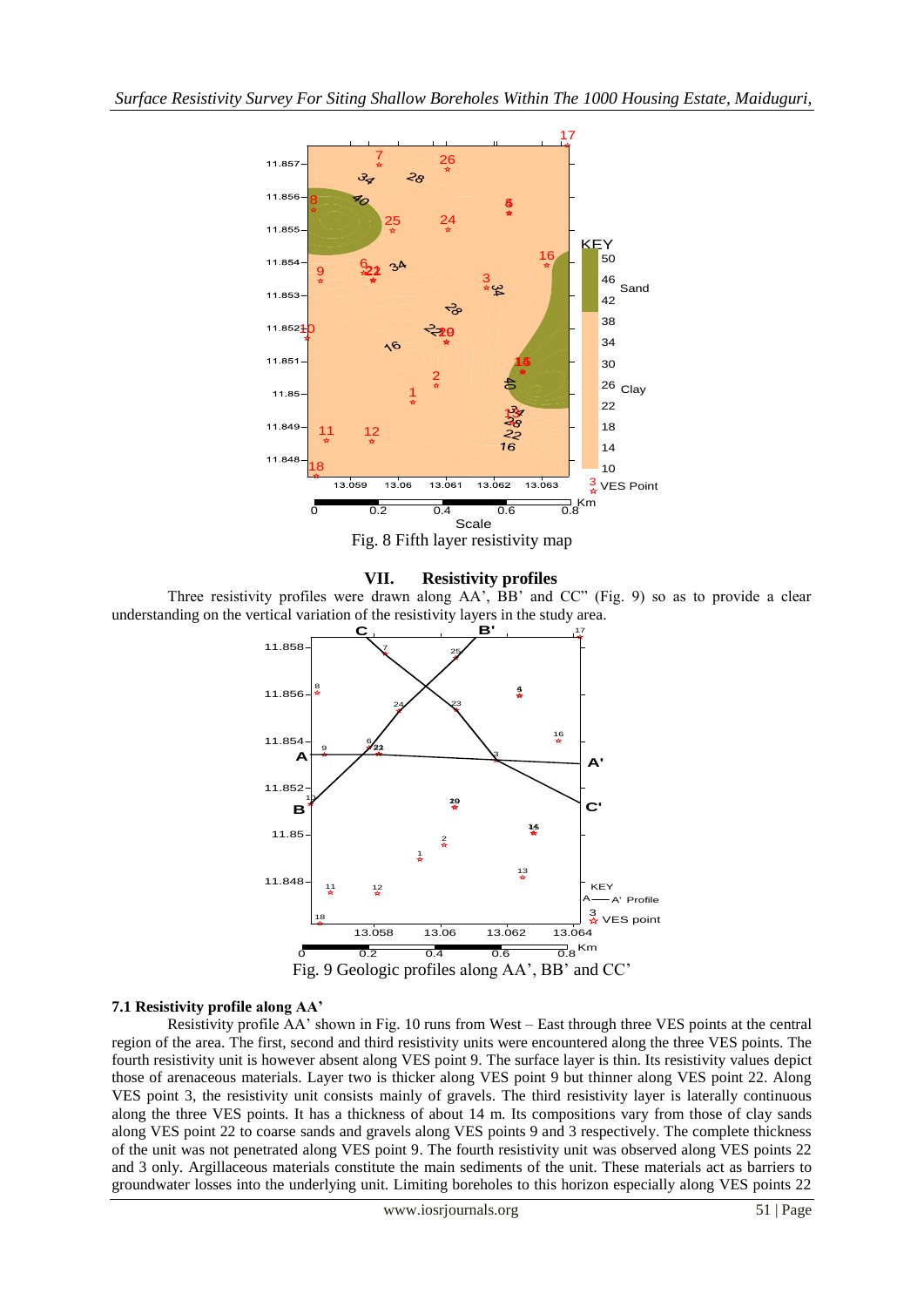and 3 should be discouraged as the available water in the sequence is likely to affect the yield of the borehole during dry seasons.



Fig. 10 Resistivity profile along AA'

## **7.2 Resistivity profile along BB'**

Along all the VES points of BB' profile shown in Fig. 11, four resistivity layers were encountered. The surface layer is thin. Its resistivity values portray those of sands and gravels, except along VES point 21 where it is mainly argillaceous. The second resistivity unit is also thin, however, depression along VES point 6, makes the thickness suitable for groundwater reservoir. The sediments along VES point 25 are argillaceous in character. Thickening of the second layer along VES point 6 affects the thickness of the third layer that underlies it directly. The constituents of the third horizon are those of sands and gravels. The unit along VES points 10, 24 and 25 is moderately thick. Complete thickness of the fourth resistivity layer was not defined along the four VES points; however, it is envisaged to be higher than 10 m. Arenaceous materials form the main constituents of the horizon.



Fig. 11 Resistivity profile along BB'

## **7.3 Resistivity profile along CC'**

The first layer of this profile is thin. Composition of the layer is essentially areanaceous except along VES point 13 where argillaceous sediments prevail (Fig. 12). The second layer is also thin, except along VES point 13, where it attains thickness of over 14 m. Its composition is dominantly argillaceous. Gravelly materials are the chief constituents of the third resistivity layer. These materials attain thickness of over 40 m. The fourth resistivity layer was not observed along VES point 13, but occurs along other VES points. The horizon is made up of sandy and gravelly materials whose complete thickness was not revealed along VES points 3, 23 and 7.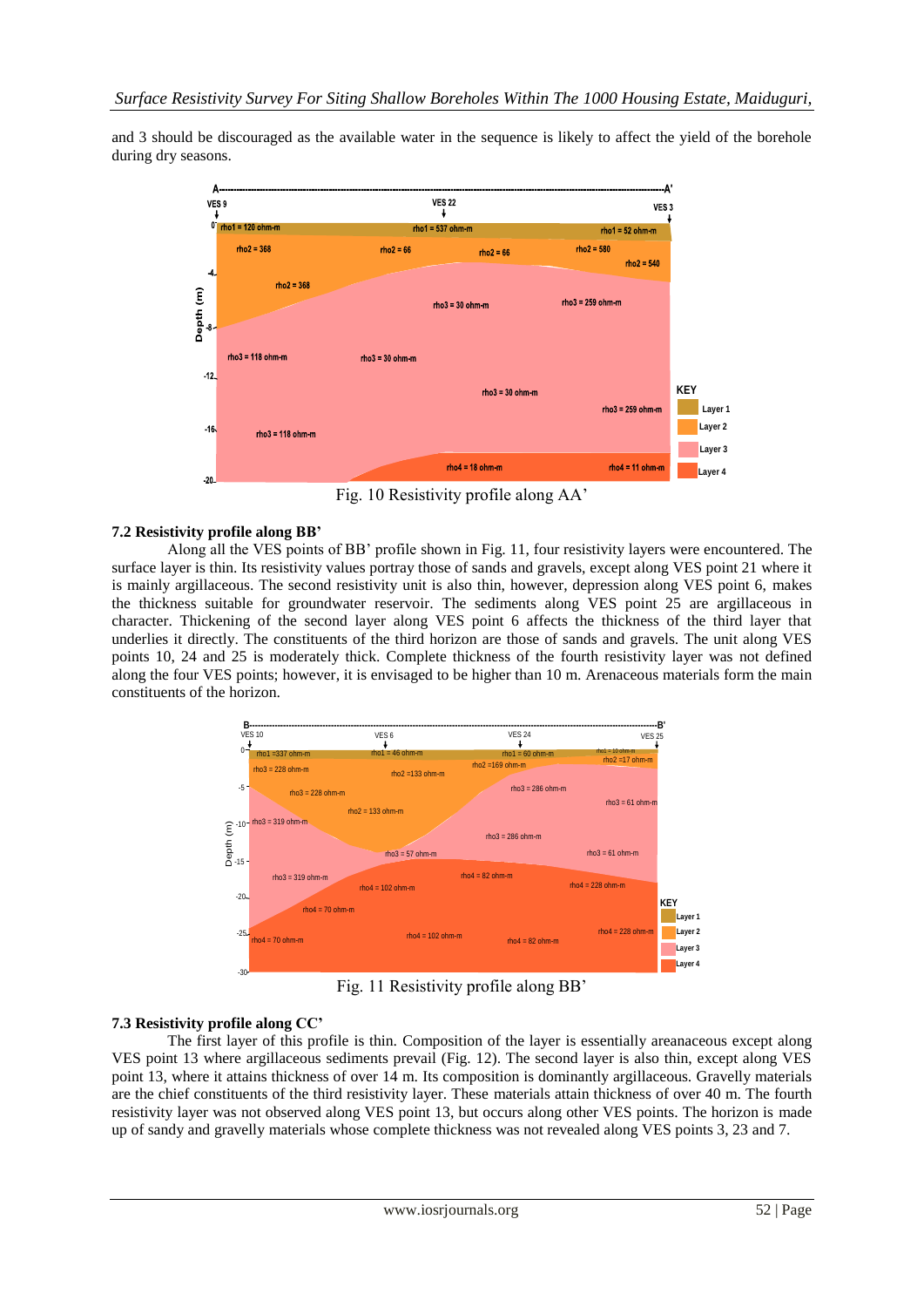

Fig. 12 Resistivity profile along CC'

# **VIII. Hydrogeological importance of the resistivity layers and profiles**

The significance of the surface layer is that it aids infiltration of rainwater into the underlying sediments. High percentage of clay material in the second resistivity sequence and its nearness to the surface may negate groundwater accumulation [8] and [9] within it. Composition, depth of occurrence and position of the third resistivity layer are favourable for shallow aquifer borehole development. The depth to this unit probably correlates with that of the "A zone" of the upper aquifer system of the Chad Formation given by [10] and [11, 12]. By virtue of the position of the fourth resistivity layer and arenaceous composition of its sediments, the unit can serve as a shallow aquifer zone for groundwater accumulation. The layer probably forms part of the "B zone" of the upper aquifer system of the Chad Formation. The fifth resistivity unit may be correlated to the lower part of the "B zone" of the same formation. Arenaceous parts of the unit may serve as recharge windows to the "C zone" of the same aquifer.

The three resistivity profiles of the second resistivity layer also suggest that the surface resistivity layer aids vertical infiltration of surface water into the underlying sediments. Composition of the second resistivity layer of AA' profile makes it a recharge source only because of its closeness to the surface. Depression of the second resistivity unit along VES point 6 of profile BB', indicates suitable condition for groundwater reservoir, however, the zone is localized and therefore it is unlikely to serve as a groundwater source. Since composition of the second resistivity layer of the CC profile is dominantly argillaceous, the horizon is unsuitable for water well development. Productive shallow borehole development is brighter around VES points 13 and 3, due to their lithological characteristics and thickness which measures over 40 m.

The third resistivity layer of AA' occurs at a depth that can favour groundwater abstraction. The entire thickness of the unit was not penetrated along VES point 9, which is an additional advantage towards borehole siting. The argillceous materials that constitute the main sediments of the unit along VES point 22 serve as barriers to losses of groundwater into the underlying units. Limiting boreholes to this horizon especially along VES points 22 and 3 should be discouraged as the available water is likely to be affect during adverse periods. The thickness of the third resistivity layer of profile BB' along VES points 10, 24 and 25, offers suitable conditions for borehole siting. Gravelly materials that dominate the same unit of profile CC' can readily release water from storage. Good water well is envisaged within vicinity of the fourth resistivity layer of profile AA' due to its lithology, depth of occurrence and estimated thickness of over 10 m. Since the bases of the third and fourth resistivity layers were not determined along VES point 13 for the third layer and VES points 3, 23 and 7 for the fourth layer of profile CC', there are clear indications that they are thicker than estimated. The bottom of the fourth resistivity layer was not observed from profile AA', which is an indication of a thicker unit. By virtue of its subsurface position, lithology and thickness, boreholes located within the fourth resistivity layer along the three profiles are foreseen to be productive throughout the year.

# **IX. Conclusion**

The occurrence of groundwater is limited to the aquiferous horizons which consist of arenaceous materials. By this groundwater may be found around such areas where these deposits occur within favourable depths. However, there must be adequate thickness and lateral continuity of the deposits to provide good groundwater reservoir. These conditions which are achieved by the depths of occurrence, lithologic compositions and thicknesses of the third and fourth resistivity successions may serve as groundwater targets in the area. Under special condition the second layer may serve as an aquifer too, but seasonal variations may have effect on the yield due to its proximity to the surface. The results revealed that shallow aquifer boreholes may be